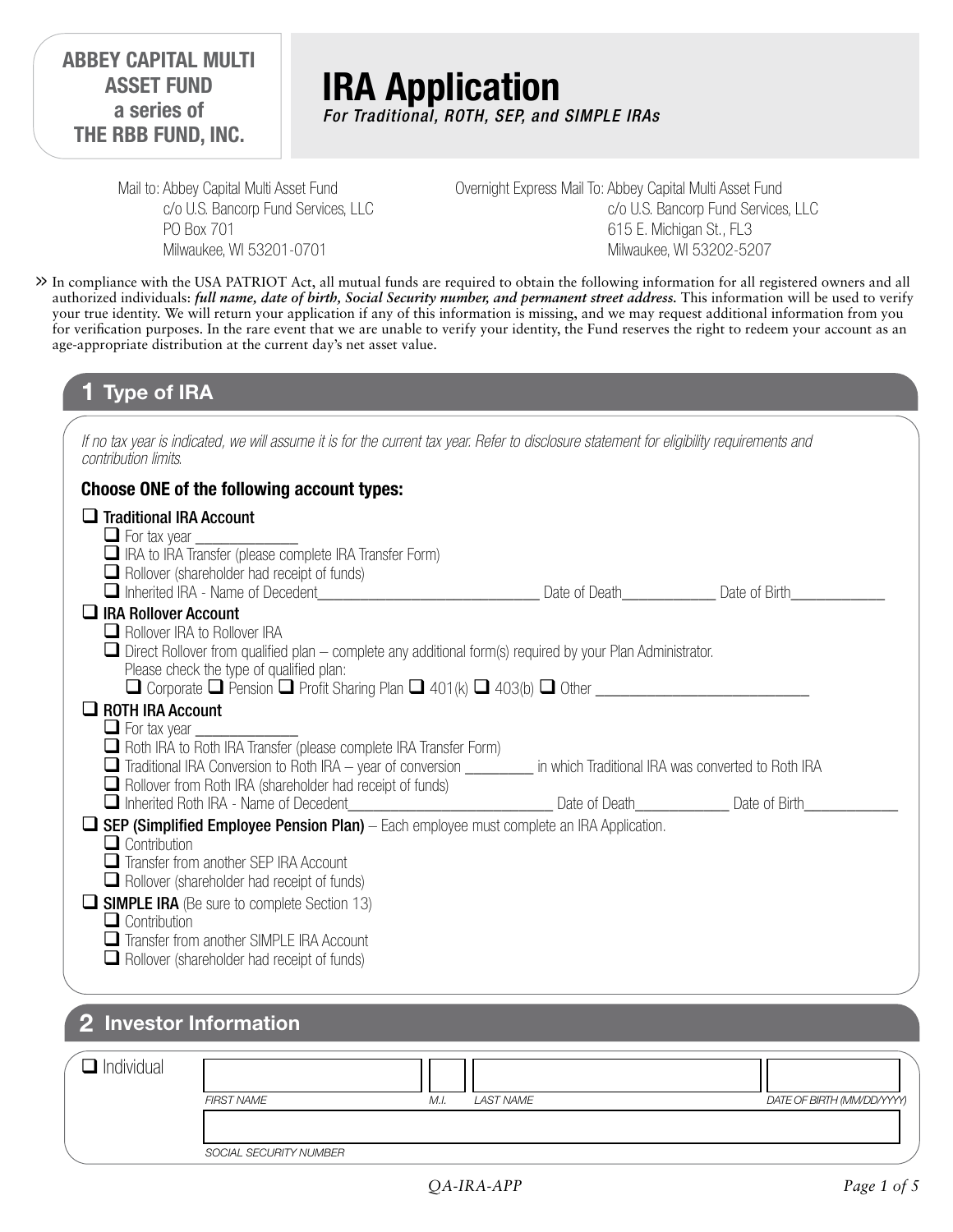### **3 Permanent Street Address**

| P.O. Boxes are not allowed. | Residential Address or Principal Place of Business - Foreign addresses and |
|-----------------------------|----------------------------------------------------------------------------|
|                             |                                                                            |
| <b>STREET</b>               | <b>APT / SUITE</b>                                                         |
|                             |                                                                            |
| CITY                        | <b>ZIP CODE</b><br><b>STATE</b>                                            |
|                             |                                                                            |
| <b>DAYTIME PHONE NUMBER</b> | <b>EVENING PHONE NUMBER</b>                                                |
|                             |                                                                            |
| <b>E-MAIL ADDRESS</b>       |                                                                            |

*Complete only if you wish someone other than the account owner(s) to receive* 

 Mailing Address\* (if different from Permanent Address) *If completed, this address will be used as the Address of Record for all statements, checks and required mailings. Foreign addresses are not allowed.*

| <b>STREET</b> |                | APT / SUITE |
|---------------|----------------|-------------|
|               |                |             |
| $\cap$ itv    | STATE ZIP CODE |             |

*\* A P.O. Box may be used as the mailing address.*

#### $\Box$  Duplicate Statement #2

*Complete only if you wish someone other than the account owner(s) to receive duplicate statements.*

|             | COMPANY NAME  |                          |
|-------------|---------------|--------------------------|
|             |               |                          |
|             | <b>NAME</b>   |                          |
|             |               |                          |
| APT / SUITE | <b>STREET</b> | APT / SUITE              |
|             |               |                          |
| ZIP CODE    | <b>CITY</b>   | ZIP CODE<br><b>STATE</b> |
|             |               |                          |

### **4 Investment Amount**

*NAME*

*duplicate statements.*

 $\Box$  Duplicate Statement #1

 *Note: All checks must be in U.S. Dollars drawn on a domestic bank. The Fund will not accept payment in cash or money orders. The Fund does not accept post dated checks or any conditional order or payment. To prevent check fraud, the Fund will not accept third party checks, Treasury checks, credit card checks, traveler's checks or starter checks for the purchase of shares.*

#### **By wire:** Call 1-844-261-6484.

*Note: A completed application is required in advance of a wire.*

#### **By transfer:** Due to rollover or beneficiary payout. *Note: Completion of IRA Transfer Form or Beneficiary Payout Form is required.*

\$

#### **Investment Amount**

|                                                                 | Class A Shares and Class C Shares - \$2,500<br>Class I Shares - \$1,000,000 |  |
|-----------------------------------------------------------------|-----------------------------------------------------------------------------|--|
| $\Box$ Abbey Capital Multi Asset Fund<br>Class A Shares<br>7152 |                                                                             |  |
| $\Box$ Abbey Capital Multi Asset Fund<br>Class C Shares         |                                                                             |  |

Abbey Capital Multi Asset Fund

Class I Shares 7151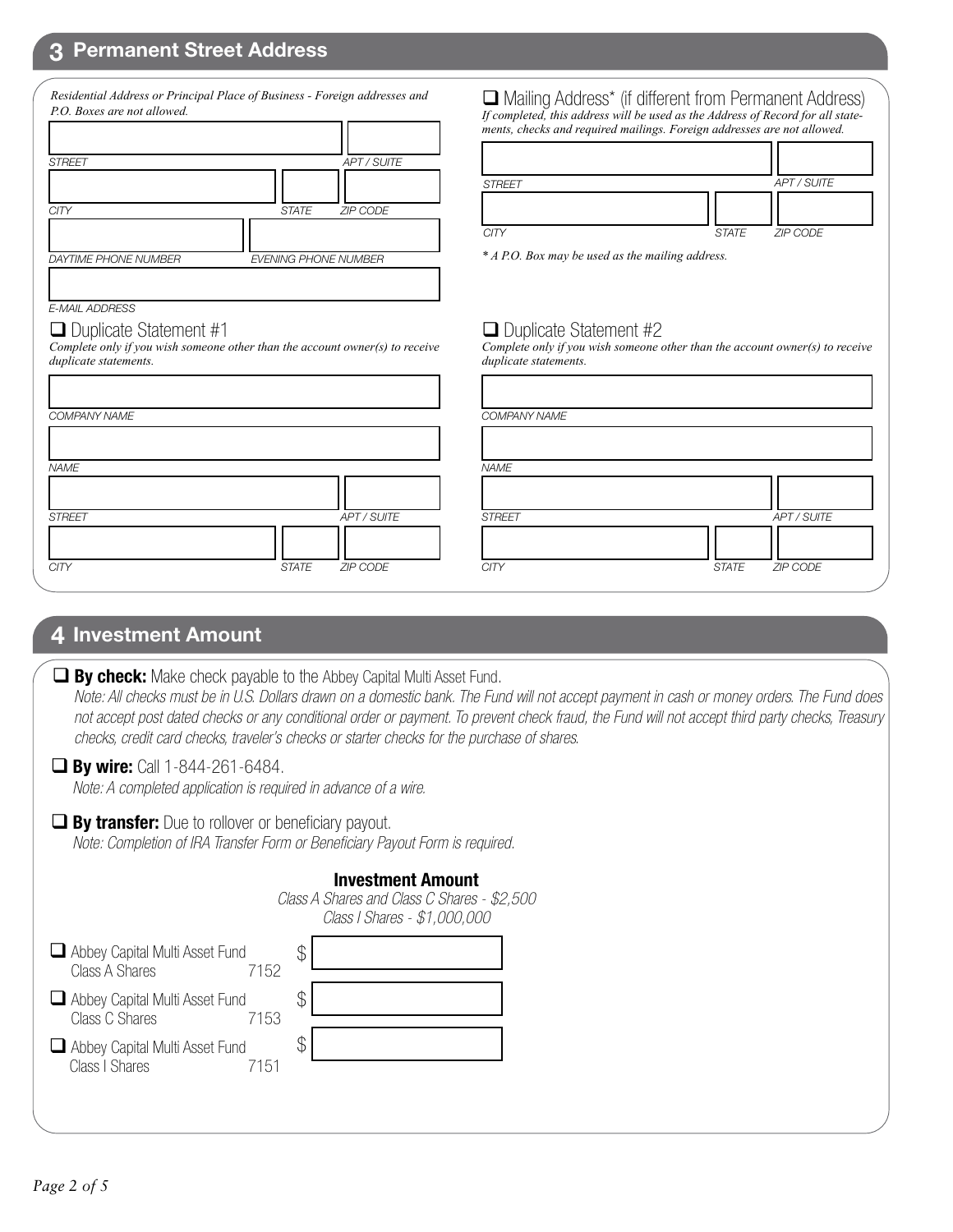### **5 Letter of Intent**

□ I agree to the terms of the Letter of Intent set forth in the prospectus. Although I am not obligated to do so, it is my intention to invest over a 13-month period in shares of the Abbey Capital Multi Asset Fund on which a sales load has been paid an aggregate amount equal to at least:

 $\Box$  \$25,000  $\Box$  \$50,000  $\Box$  \$100,000  $\Box$  \$250,000  $\Box$  \$500,000  $\Box$  \$1,000,000

### **6 Rights of Accumulation**

A reduced sales load applies to any purchase of the Abbey Capital Multi Asset Fund shares, sold with a sales load, where then-current investment is \$25,000 or more. I/We own shares of one or more Abbey Capital Multi Asset Fund:

Existing Account Number(s):

# **7 Telephone Options**

You have the ability to make telephone and/or internet purchases\*, redemptions\* or exchanges per the prospectus by checking the box below. See the prospectus for minimum and maximum amounts.

*\* You must provide bank instructions and a voided check in Section 8.* 

### **I accept telephone transaction privileges.**

*Should you wish to add the options at a later date, a signature guarantee may be required. Please refer to the prospectus or call our shareholder services department for more information.*

# **8 Voided Check for Bank Information**

| Please attach a voided<br>check or savings deposit<br>slip to this application if<br>you chose the Automatic<br>Investment Plan. We<br>are unable to debit or<br>credit mutual fund or<br>pass-through ("for further<br>credit") accounts. Please<br>contact your financial<br>institution to determine<br>if it participates in the<br>Automated Clearing House<br>system (ACH). | John Doe<br>Jane Doe<br>123 Main St.<br>Anytown, USA 12345<br>Pay to the order of _____<br>Memo | ¢<br>Signed    | 53289<br><b>DOLLARS</b> |
|-----------------------------------------------------------------------------------------------------------------------------------------------------------------------------------------------------------------------------------------------------------------------------------------------------------------------------------------------------------------------------------|-------------------------------------------------------------------------------------------------|----------------|-------------------------|
|                                                                                                                                                                                                                                                                                                                                                                                   | 经未记录库后申后单品项                                                                                     | 61234567856786 |                         |
|                                                                                                                                                                                                                                                                                                                                                                                   |                                                                                                 |                |                         |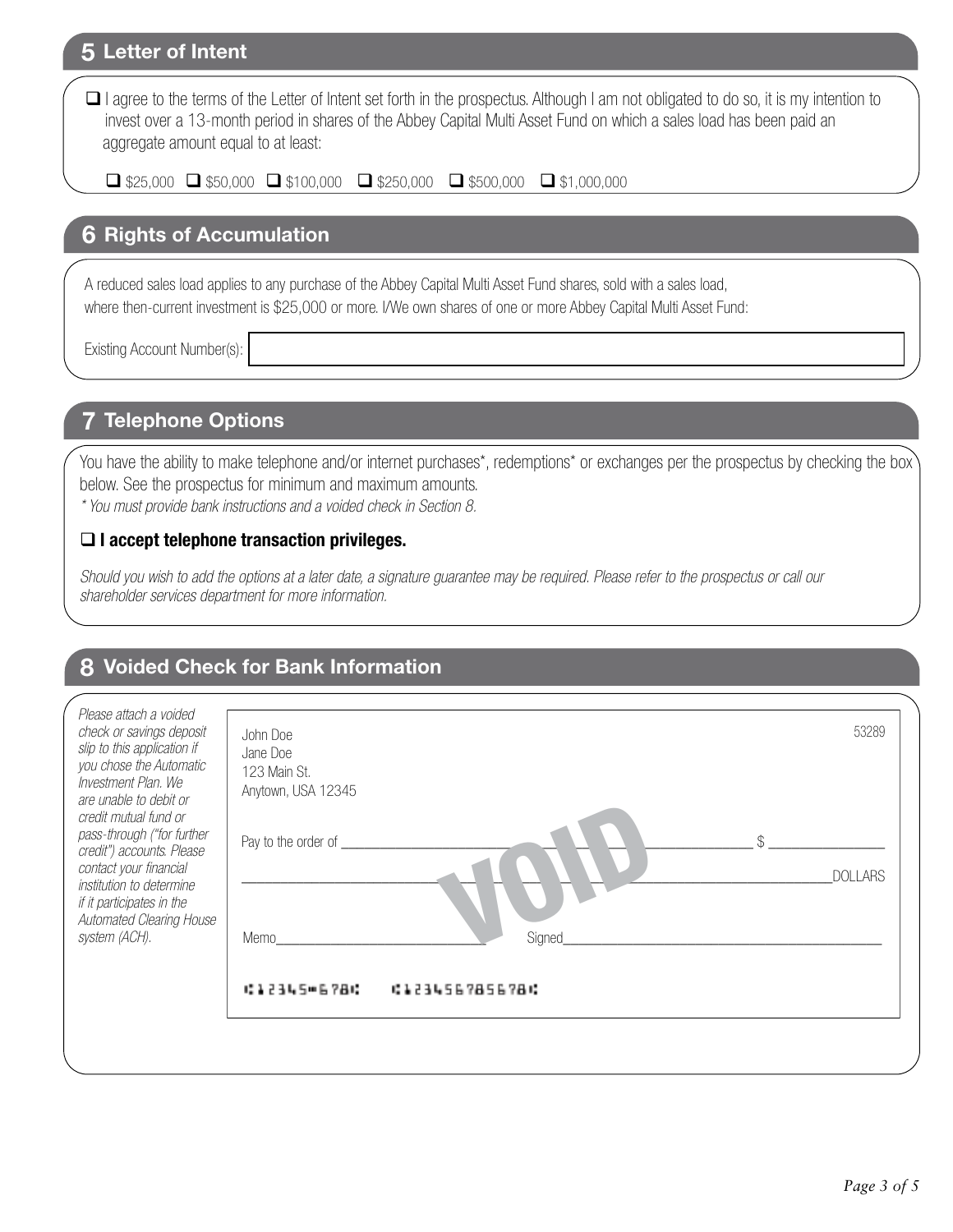| <b>Primary</b>                                                                                                                                                                                                                                            |                   |                                      |   |
|-----------------------------------------------------------------------------------------------------------------------------------------------------------------------------------------------------------------------------------------------------------|-------------------|--------------------------------------|---|
|                                                                                                                                                                                                                                                           | $\Box$ Spouse     |                                      |   |
| <b>NAME</b>                                                                                                                                                                                                                                               | $\Box$ Non Spouse | SOCIAL SECURITY NUMBER DATE OF BIRTH | % |
|                                                                                                                                                                                                                                                           | $\Box$ Spouse     |                                      |   |
| <b>NAME</b>                                                                                                                                                                                                                                               | $\Box$ Non Spouse | SOCIAL SECURITY NUMBER DATE OF BIRTH | % |
|                                                                                                                                                                                                                                                           | $\Box$ Spouse     |                                      |   |
|                                                                                                                                                                                                                                                           | $\Box$ Non Spouse |                                      |   |
| <b>NAME</b>                                                                                                                                                                                                                                               |                   | SOCIAL SECURITY NUMBER DATE OF BIRTH | % |
| <b>Secondary</b>                                                                                                                                                                                                                                          |                   |                                      |   |
|                                                                                                                                                                                                                                                           | $\Box$ Spouse     |                                      |   |
| <b>NAME</b>                                                                                                                                                                                                                                               | $\Box$ Non Spouse | SOCIAL SECURITY NUMBER DATE OF BIRTH | % |
|                                                                                                                                                                                                                                                           | $\Box$ Spouse     |                                      |   |
| <b>NAME</b>                                                                                                                                                                                                                                               | $\Box$ Non Spouse |                                      | % |
|                                                                                                                                                                                                                                                           | $\Box$ Spouse     | SOCIAL SECURITY NUMBER DATE OF BIRTH |   |
|                                                                                                                                                                                                                                                           | $\Box$ Non Spouse |                                      |   |
| <b>NAME</b>                                                                                                                                                                                                                                               |                   | SOCIAL SECURITY NUMBER DATE OF BIRTH | % |
| Spousal Consent: If you name someone other than or in addition to your spouse as primary beneficiary and reside in a community or marital property state,<br>including AZ, CA, ID, LA, NV, NM, TX, WA, and WI, your spouse must consent by signing below. |                   |                                      |   |
| X                                                                                                                                                                                                                                                         |                   |                                      |   |
| SIGNATURE OF SPOUSE                                                                                                                                                                                                                                       |                   | DATE                                 |   |
|                                                                                                                                                                                                                                                           |                   |                                      |   |

### **10 Signature**

I have read and understand the Disclosure Statement and Custodial Account Agreement. I adopt the Abbey Capital Multi Asset Fund Custodial Account Agreement, as it may be revised from time to time, and appoint the Custodian or its agent to perform those functions and appropriate administrative services specified. I have received and understand the prospectus for the Abbey Capital Multi Asset Fund (the "Fund"). I understand the Fund's objectives and policies and agree to be bound by the terms of the prospectus. Before I request an exchange, I will obtain the current prospectus for each Fund. I acknowledge and consent to the householding (i.e., consolidation of mailings) of regulatory documents such as prospectuses, shareholder reports, proxy statements, and other similar documents. I may contact the Fund to revoke my consent. I agree to notify the Fund of any errors or discrepancies within 45 days after the date of the statement confirming a transaction. The statement will be deemed to be correct, and the Fund and its transfer agent shall not be liable, if I fail to notify the Fund within such time period. I certify that I am of legal age and have the legal capacity to make this purchase. [If the Grantor is a minor under the laws of the Grantor's state of residence, a parent or guardian must sign the IRA Application (i.e., "Sally Doe, parent of Jane Doe"). Until the Grantor reaches the age of majority, the parent or guardian will exercise the duties of the Grantor. (If not a parent, the guardian must provide a copy of the letters of appointment.)]

If I am opening a Traditional IRA with a distribution from an employer-sponsored retirement plan, I elect to treat the distribution as a partial or total distribution and certify that the distribution qualifies as a rollover contribution. I understand that the fees relating to my account may be collected by redeeming sufficient shares. The custodian may change the fee schedule at any time.

I understand that my mutual fund account assets may be transferred to my state of residence if no activity occurs within my account during the inactivity period specified in my State's abandoned property laws.

The Fund, its transfer agent, and any of their respective agents or affiliates will not be responsible for banking system delays beyond their control. By completing the banking sections of this application, I authorize my bank to honor all entries to my bank account initiated through U.S. Bank NA, on behalf of the applicable Fund. The Fund, its transfer agent, and any of their respective agents or affiliates will not be liable for acting upon instructions believed to be genuine and in accordance with the procedures described in the prospectus or the rules of the Automated Clearing House. When AIP or Telephone Purchase transactions are presented, sufficient funds must be in my account to pay them. I agree that my bank's treatment and rights to respect each entry shall be the same as if it were signed by me personally. I agree that if any such entries are not honored with good or sufficient cause, my bank shall be under no liability whatsoever. I further agree that any such authorization, unless previously terminated by my bank in writing, is to remain in effect until the Fund's transfer agent receives and has had reasonable amount of time to act upon a written notice of revocation.

| DEPOSITOR / LEGALLY RESPONSIBLE INDIVIDUAL'S SIGNATURE | DATE (MM/DD/YYYY) |
|--------------------------------------------------------|-------------------|
| Appointment as Custodian accepted:                     |                   |
| U.S. BANK. NA                                          |                   |

Newboys